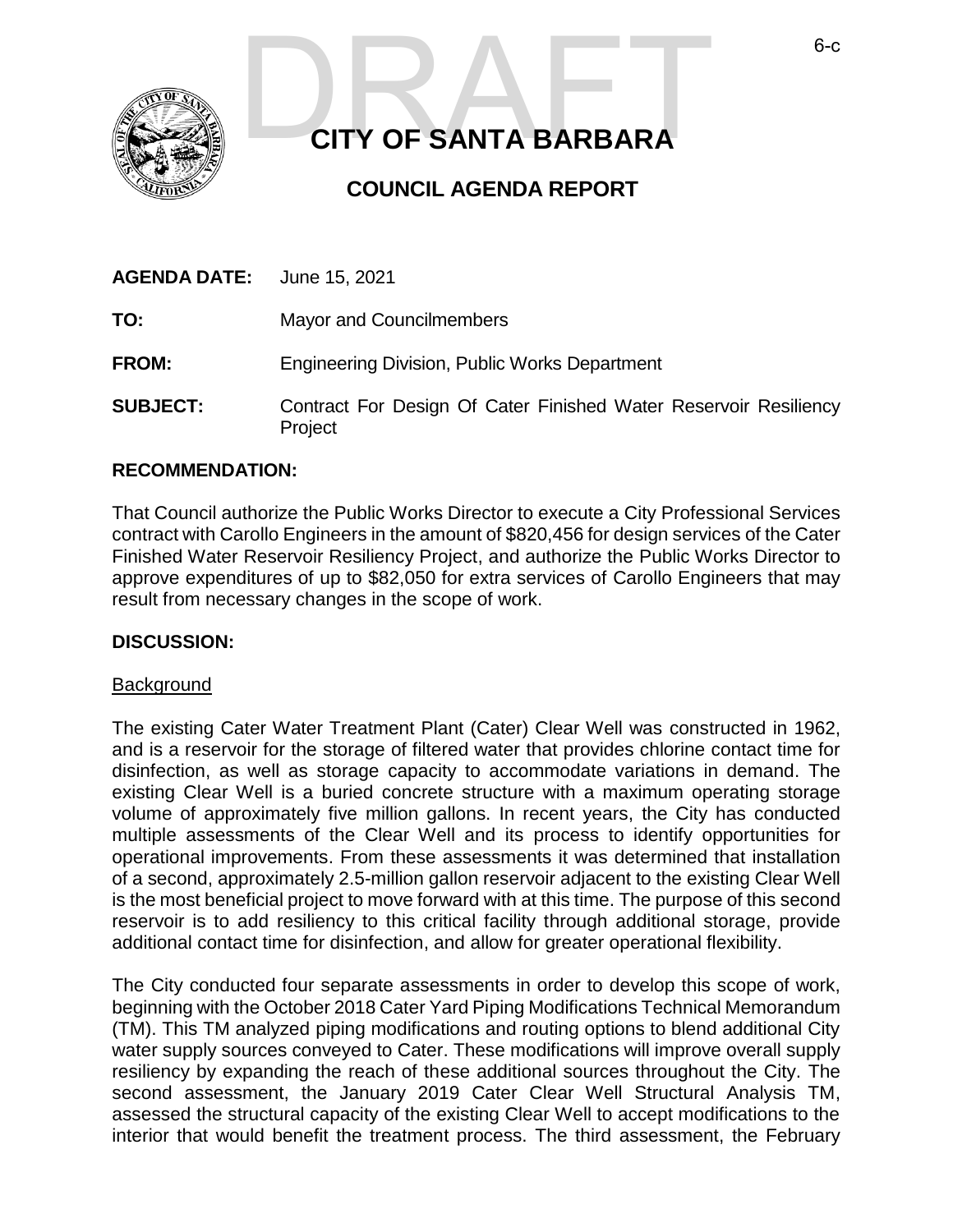Council Agenda Report Contract For Design Of Cater Finished Water Reservoir Resiliency Project June 15, 2021 Page 2 2019 Cater Clear Well Disinfection Compliance Evaluation TM, evaluated the<br>
2019 Cater Clear Well Disinfection Compliance Evaluation TM, evaluated the

requirements for the existing Clear Well to achieve disinfection permit compliance. And finally, the June 2020 Cater Chlorine Contact Basin Feasibility Study TM analyzed the feasibility of four possible locations for a new reservoir at Cater. Completing these assessments enabled City staff to develop the recommended scope of work for the Cater Finished Water Reservoir Resiliency Project (Project).

#### Project Description

The Project will construct a new 2.5-million gallon finished water reservoir, or chlorine contact basin, and supporting facilities at Cater. Not only will the Project address several operational concerns, including improving chlorine contact time and providing the ability to bypass the existing Clear Well for maintenance purposes, but it also enhances the system's resiliency by increasing storage capacity and improving storage and supply balancing capabilities. As part of the design, a more in-depth structural analysis will be performed on the existing Clear Well. Additional work may be identified from this analysis that could be added to the design effort if deemed necessary. This effort may be a significant increase to the overall project cost. This full scope is included in the current long-term budget plan.

#### Design Phase Consultant Engineering Services

Staff recommends that Council authorize the Public Works Director to execute a contract with Carollo Engineers in the amount of \$820,456 for design, \$82,050 for potential extra services, for a total amount of \$902,506. Carollo Engineers is experienced in this type of work and was selected as part of a competitive Request for Proposals process. They were selected as the most qualified to deliver the Project's design from a total of three firms who submitted proposals.

#### Community Outreach

Staff will implement direct outreach to neighboring residents adjacent to Cater due to the possible impacts brought by construction activity. The outreach will occur early in the design process to ensure inclusion of any relevant feedback received.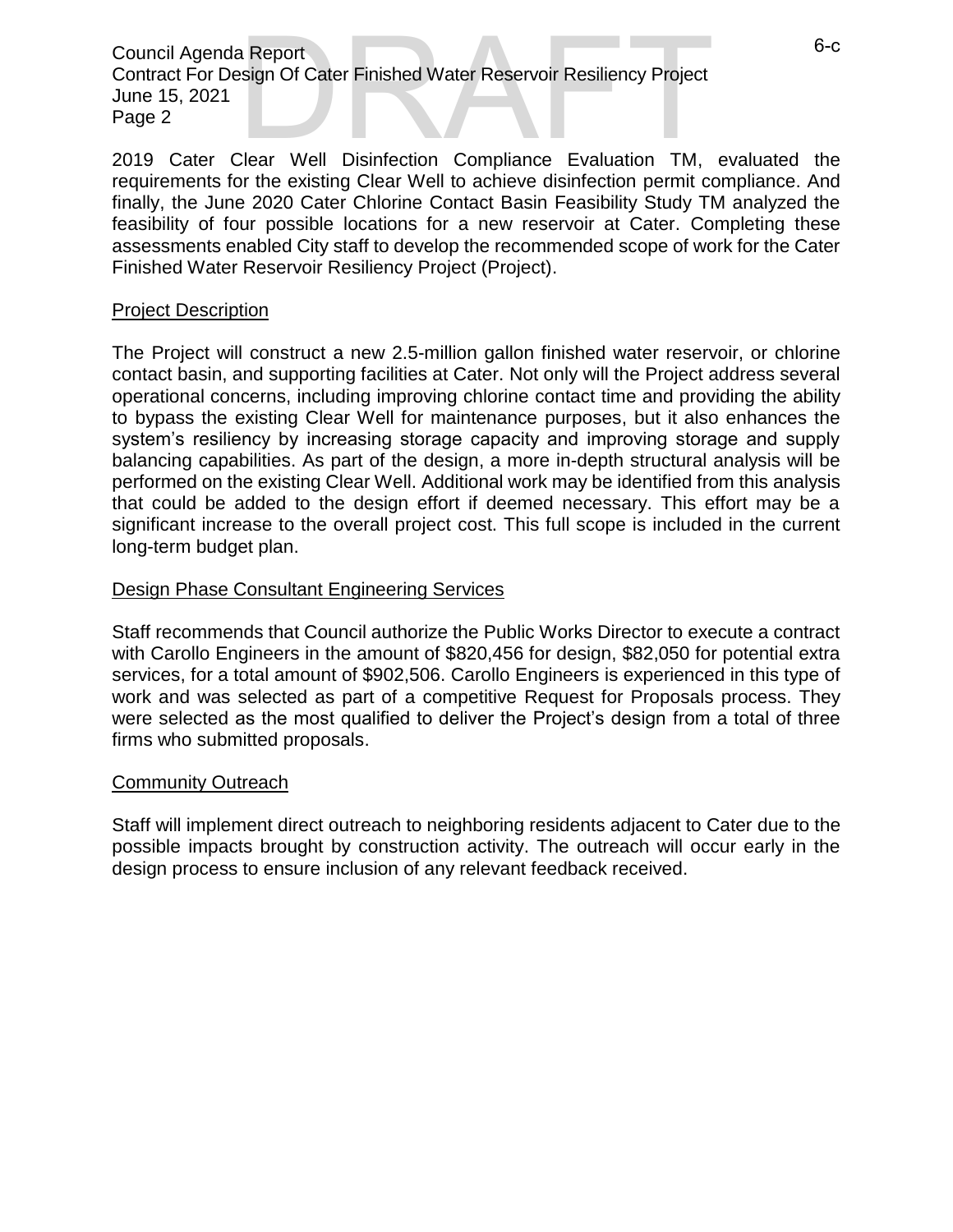Council Agenda Report Contract For Design Of Cater Finished Water Reservoir Resiliency Project June 15, 2021 Page 3 Report<br>
Sign Of Cater Finished Water Reservoir Resiliency Project<br>
NCIAL INFORMATION:

#### **BUDGET/FINANCIAL INFORMATION:**

The following summarizes all estimated total Project costs:

## **ESTIMATED TOTAL PROJECT COST**

| Design (by Contract)                                                                | \$902,506    |
|-------------------------------------------------------------------------------------|--------------|
| Other Design Costs - City staff (if contract), Environmental<br>(Assessments, etc.) | \$138,600    |
| <b>Design Subtotal</b>                                                              | \$1,041,106  |
| <b>Estimated Construction Contract w/Change Order</b><br>Allowance                  | \$7,632,704  |
| Estimated Construction Management/Inspection (by<br>Contract or City)               | \$1,526,290  |
| Estimated Other Construction Costs (testing, etc.)                                  | \$400,900    |
| <b>Construction Subtotal</b>                                                        | \$9,559,894  |
| <b>TOTAL PROJECT COST</b>                                                           | \$10,601,000 |

There are sufficient appropriated funds in the Water Fund to cover the Project's design costs. The City will apply for a Drinking Water State Revolving Fund loan to support the total Project cost, including design and construction.

#### **ENVIRONMENTAL REVIEW**

This Project will require California Environmental Quality Act compliance as part of the design review process. Staff does not anticipate adverse environmental impacts from this Project. All impacts occur within a developed property and support a needed utility for the community.

### **WATER COMMISSION RECOMMENDATION:**

This item was presented to the Water Commission at its meeting on May 20, 2021, and the Commission voted  $X-X$  in support of staff's recommendations.

A copy of the contract may be requested from the Public Works Department for public review; please contact us at [PWInfo@SantaBarbaraCA.gov](mailto:PWInfo@SantaBarbaraCA.gov) to request a copy.